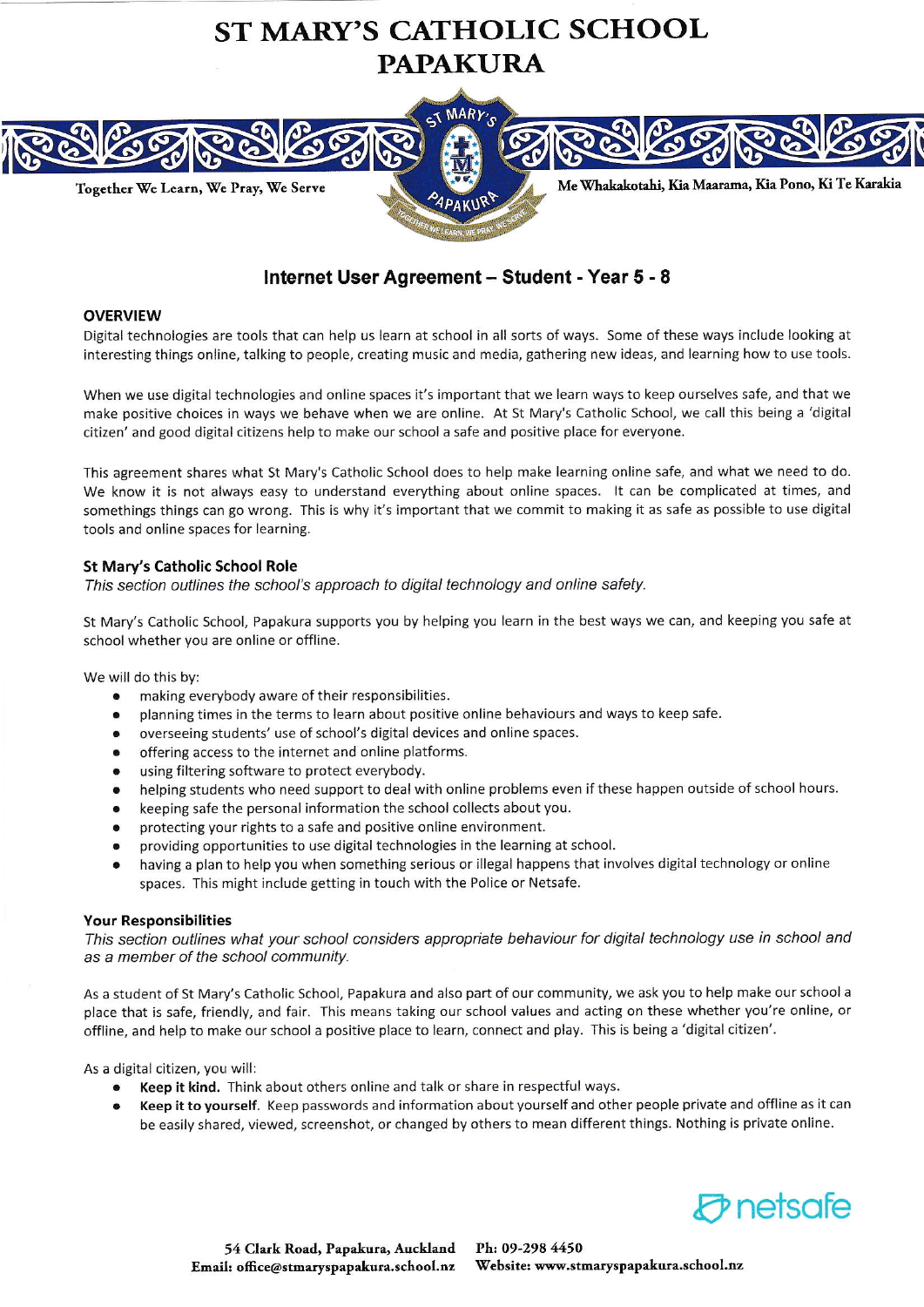- . Keep it careful. Because things you do or say online can be seen by others, be careflrlto share the things you can feel proud of, or would be happy sharing with someone face to face.
- Keep it positive. Always respect others online and communicate in a positive, respectful way.
- . Post with caution, Anything you post or do cnline aan influence what people think of you. Put your best foot forward online.
- Don't believe everything you see. Always think carefully about the information you see online not everything is true. If you are unsure of something talk to a teacher.
- Avoid online bullying. Creating or forwarding content that is harmful or hurtful towards someone else is not okay at any tinne. Sending multiple messages to somebody who doesn't want them is also considered online bullying and is never okay.
- Be security smart. Keep personal information secure by using strong passwords and not sharing them with other students. Always log out of a site, or device. Get permission before downloading software to the school network or connecting new devices.
- Respect others' rights. Always ask first if you need to use someone else's device, online sites, and their image, ideas, creations or work that's stored online.
- Recognise other's work. When we use or take others' work or ideas from the internet, we need to make sure we copy or use these in ways that are okay because there are rules about this. Your teacher will help you to use things you find online in the right ways.
- Use personal devices sensibly. Keep your device(s) on silent during school hours and only use it outside of class time unless you have been given permission to use it during Iessons.
- Seek help. Sometimes you or someone you know will feel unsafe or come across bad or hurtful content online. If this happens talk to a trusted adult about what can be done.

### Online lncidents

This section outlines how students can seek support and assistance if they encounter any online concerns.

Despite the good things technology offers and people's best intentions, sometimes things will go wrong. Sometimes these things are on purpose, and sometimes they are accidents. St Mary's Catholic School will support you if something goes wrong online.

### Online bullying

Online bullying is not accepted at our school. lf you or somebody else is being buliied or criticised online, report it. Keep the content so we can investigate it. Stop any further contact with the person who is bullying. You can report to your teacher for help. lt's important to think about sharing what's happened with a rrusted adult like a parent, a member of your whanau, or someone else who looks after you.

### Report a problem

We need your help to keep our school safe. If you see something on the school systems that you don't think should be there, we need you to report it as soon as you can to the Principal. This is really helpful and important, so that the school can find out what the problem is and fix it as soon as possible, and help those who might need it.

### Online safety support

Netsafe is our New Zealand online safety organisation that is able to help when things go wrong online, when we have problems with content or negative things that others are doing online. They provide free, private advice for you and your family seven days a week for all online safety challenges.

They can be contacted on 0508 NETSAFE (0508 638 723) or online at netsafe.org.nz/report